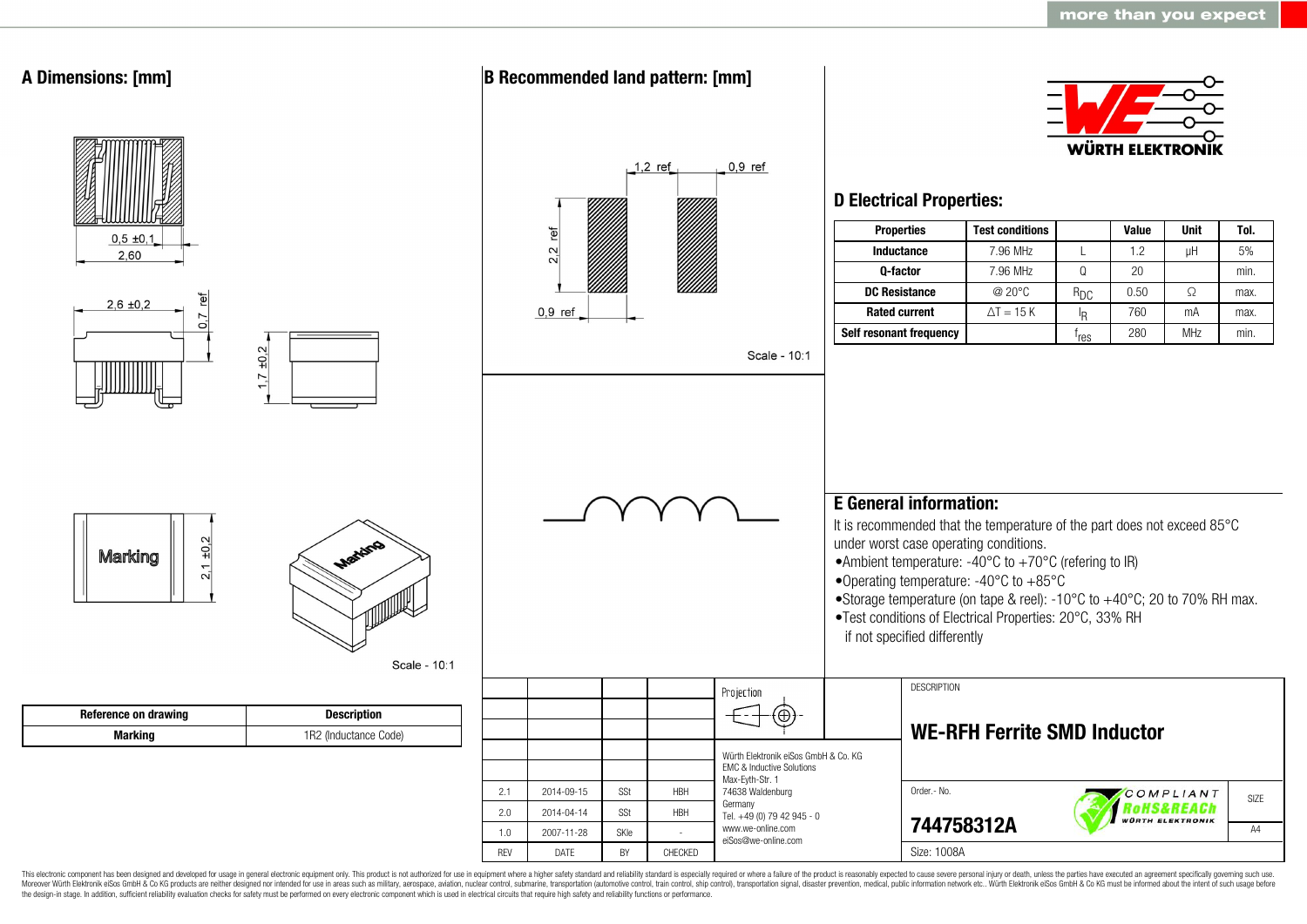

This electronic component has been designed and developed for usage in general electronic equipment only. This product is not authorized for use in equipment where a higher safety standard and reliability standard as espec Moreover Würth Elektronik eiSos GmbH & Co KG products are neither designed nor intended for use in areas such as military, aerospace, aviation, nuclear control, submarine, transportation (automotive control, ship control), the design-in stage. In addition, sufficient reliability evaluation checks for safety must be performed on every electronic component which is used in electrical circuits that require high safety and reliability functions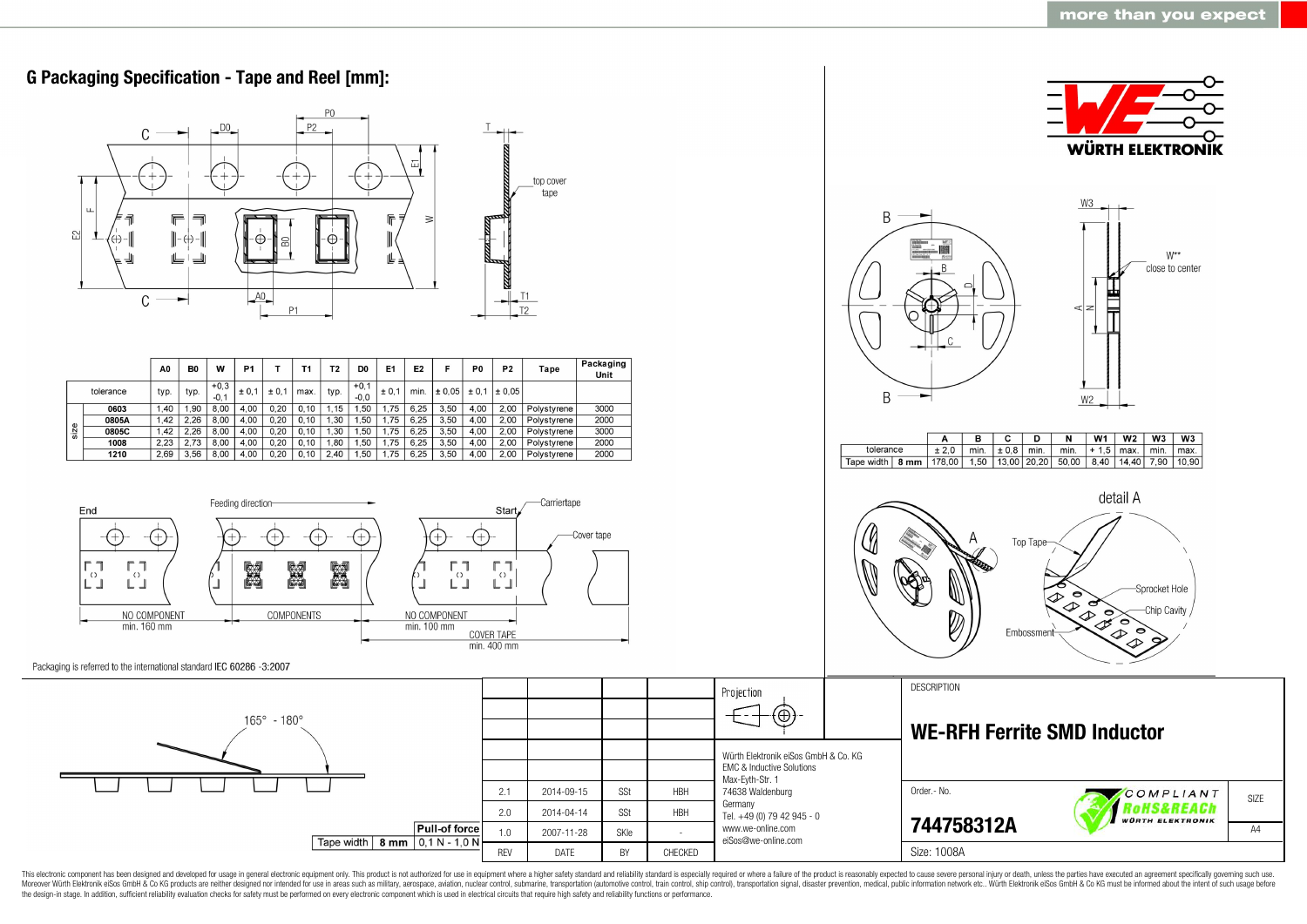## **H Soldering Specifications:**







# **H1: Classification Reflow Profile for SMT components: H2: Classification Reflow Profiles**

| <b>Profile Feature</b>                                                                                                                        | <b>Pb-Free Assembly</b>                                |
|-----------------------------------------------------------------------------------------------------------------------------------------------|--------------------------------------------------------|
| Preheat<br>- Temperature Min (T <sub>smin</sub> )<br>- Temperature Max (T <sub>Smax</sub> )<br>- Time $(t_s)$ from $(T_{smin}$ to $T_{smax})$ | $150^{\circ}$ C<br>$200^{\circ}$ C<br>$60-120$ seconds |
| Ramp-up rate $(T_1$ to $T_p$ )                                                                                                                | 3°C/ second max.                                       |
| Liquidous temperature $(T1)$<br>Time $(tl)$ maintained above T <sub>1</sub>                                                                   | $217^{\circ}$ C<br>60-150 seconds                      |
| Peak package body temperature $(T_p)$                                                                                                         | See Table H <sub>3</sub>                               |
| Time within 5 $\degree$ C of actual peak temperature $(t_n)$                                                                                  | 20-30 seconds                                          |
| Ramp-down rate $(T_P$ to $T_I$ )                                                                                                              | $6^{\circ}$ C/ second max.                             |
| Time 25°C to peak temperature                                                                                                                 | 8 minutes max.                                         |

refer to IPC/JEDEC J-STD-020D

# **H3: Package Classification Reflow Temperature**

|                         | <b>Package Thickness</b> | Volume mm <sup>3</sup><br>$350$ | Volume mm <sup>3</sup><br>$350 - 2000$ | Volume mm <sup>3</sup><br>>2000 |
|-------------------------|--------------------------|---------------------------------|----------------------------------------|---------------------------------|
| <b>PB-Free Assembly</b> | $< 1.6$ mm               | $260^{\circ}$ C                 | $260^{\circ}$ C                        | $260^{\circ}$ C                 |
| <b>PB-Free Assembly</b> | $1.6 - 2.5$ mm           | $260^{\circ}$ C                 | $250^{\circ}$ C                        | $245^{\circ}$ C                 |
| <b>PB-Free Assembly</b> | $> 2.5$ mm               | $250^{\circ}$ C                 | $245^{\circ}$ C                        | $245^{\circ}$ C                 |

refer to IPC/JEDEC J-STD-020D

|            |            |      |            | Projection<br>$\Theta$                                                                                              |  | <b>DESCRIPTION</b><br><b>WE-RFH Ferrite SMD Inductor</b> |           |      |
|------------|------------|------|------------|---------------------------------------------------------------------------------------------------------------------|--|----------------------------------------------------------|-----------|------|
|            |            |      |            | Würth Elektronik eiSos GmbH & Co. KG<br><b>EMC &amp; Inductive Solutions</b><br>Max-Eyth-Str. 1<br>74638 Waldenburg |  |                                                          |           |      |
| 2.1        | 2014-09-15 | SSt  | <b>HBH</b> |                                                                                                                     |  | Order.- No.                                              | COMPLIANT | SIZE |
| 2.0        | 2014-04-14 | SSt  | <b>HBH</b> | Germany<br>Tel. +49 (0) 79 42 945 - 0                                                                               |  | Rohs&REACh<br><b>WÜRTH ELEKTRONIK</b>                    |           |      |
| 1.0        | 2007-11-28 | SKIe |            | www.we-online.com<br>eiSos@we-online.com                                                                            |  | 744758312A                                               |           | A4   |
| <b>REV</b> | DATE       | BY   | CHECKED    |                                                                                                                     |  | Size: 1008A                                              |           |      |

This electronic component has been designed and developed for usage in general electronic equipment only. This product is not authorized for use in equipment where a higher safety standard and reliability standard and reli Moreover Würth Elektronik eiSos GmbH & Co KG products are neither designed nor intended for use in areas such as military, aerospace, aviation, nuclear control, submarine, transportation (automotive control), stain control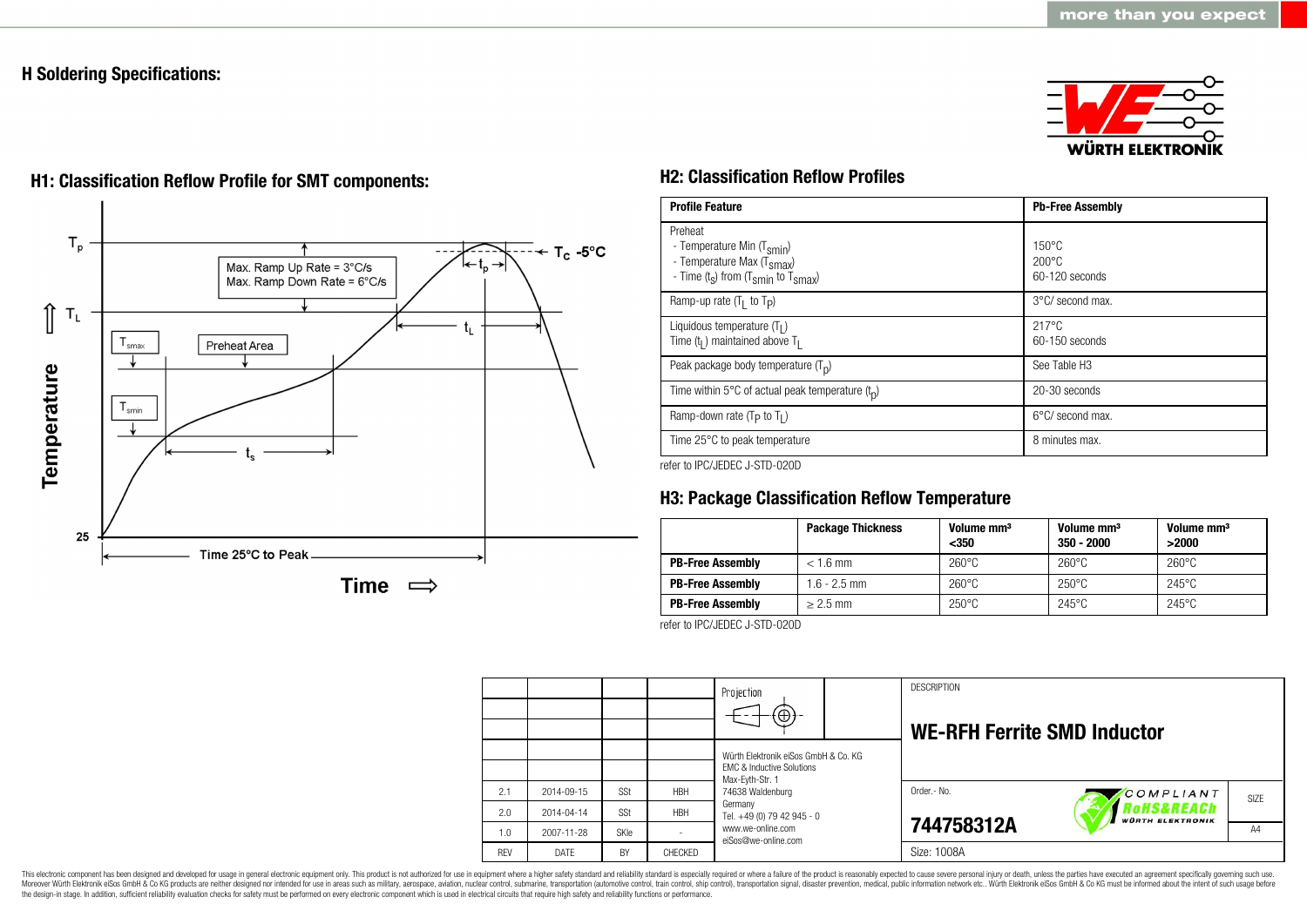## **I Cautions and Warnings:**

### **The following conditions apply to all goods within the product series of WE-RFH of Würth Elektronik eiSos GmbH & Co. KG:**

#### **General:**

All recommendations according to the general technical specifications of the data sheet have to be complied with.

The usage and operation of the product within ambient conditions, which probably alloy or harm the wire isolation, has to be avoided.

If the product is potted in customer applications, the potting material might shrink during and after hardening. The product is exposed to the pressure of the potting material with the effect that the core, wire and termination is possibly damaged by this pressure and so the electrical as well as the mechanical characteristics are endangered to be affected. After the potting material is cured, the core, wire and termination of the product have to be checked if any reduced electrical or mechanical functions or destructions have occurred.

The responsibility for the applicability of customer specific products and use in a particular customer design is always within the authority of the customer. All technical specifications for standard products do also apply to customer specific products.

Cleaning agents that are used to clean the customer application might damage or change the characteristics of the component, body, pins or termination.

Direct mechanical impact to the product shall be prevented as the core material could flake or in the worst case it could break.

#### **Product specific:**

Follow all instructions mentioned in the data sheet, especially:

- •The soldering profile has to be complied with according to the technical reflow soldering specification, otherwise this will void the warranty.
- •All products shall be used before the end of the period of 12 months based on the product date code, if not a 100% solderability can´t be ensured.
- •Violation of the technical product specifications such as exceeding the nominal rated current will void the warranty.

The general and product specific cautions comply with the state of the scientific and technical knowledge and are believed to be accurate and reliable; however, no responsibility is assumed for inaccuracies or incompleteness.



|            |            |             |            | Projection                                                                   |  | <b>DESCRIPTION</b>                 |                                                  |                   |
|------------|------------|-------------|------------|------------------------------------------------------------------------------|--|------------------------------------|--------------------------------------------------|-------------------|
|            |            |             |            | $\textcircled{\scriptsize\textcircled{\scriptsize\textcirc}}$                |  | <b>WE-RFH Ferrite SMD Inductor</b> |                                                  |                   |
|            |            |             |            | Würth Elektronik eiSos GmbH & Co. KG<br><b>EMC &amp; Inductive Solutions</b> |  |                                    |                                                  |                   |
| 2.1        | 2014-09-15 | SSt         | <b>HBH</b> | Max-Evth-Str. 1<br>74638 Waldenburg                                          |  | Order.- No.                        | COMPLIANT                                        | SI <sub>7</sub> F |
| 2.0        | 2014-04-14 | SSt         | <b>HBH</b> | Germany<br>Tel. +49 (0) 79 42 945 - 0                                        |  |                                    | <b>'oHS&amp;REACh</b><br><b>WÜRTH ELEKTRONIK</b> |                   |
| 1.0        | 2007-11-28 | <b>SKIe</b> |            | www.we-online.com<br>eiSos@we-online.com                                     |  | 744758312A                         |                                                  | A4                |
| <b>REV</b> | DATE       | BY          | CHECKED    |                                                                              |  | Size: 1008A                        |                                                  |                   |

This electronic component has been designed and developed for usage in general electronic equipment only. This product is not authorized for use in equipment where a higher safety standard and reliability standard is espec Moreover Würth Elektronik eiSos GmbH & Co KG products are neither designed nor intended for use in areas such as military, aerospace, aviation, nuclear control, submarine, transportation (automotive control), tain control) the design-in stage. In addition, sufficient reliability evaluation checks for safety must be performed on every electronic component which is used in electrical circuits that require high safety and reliability functions